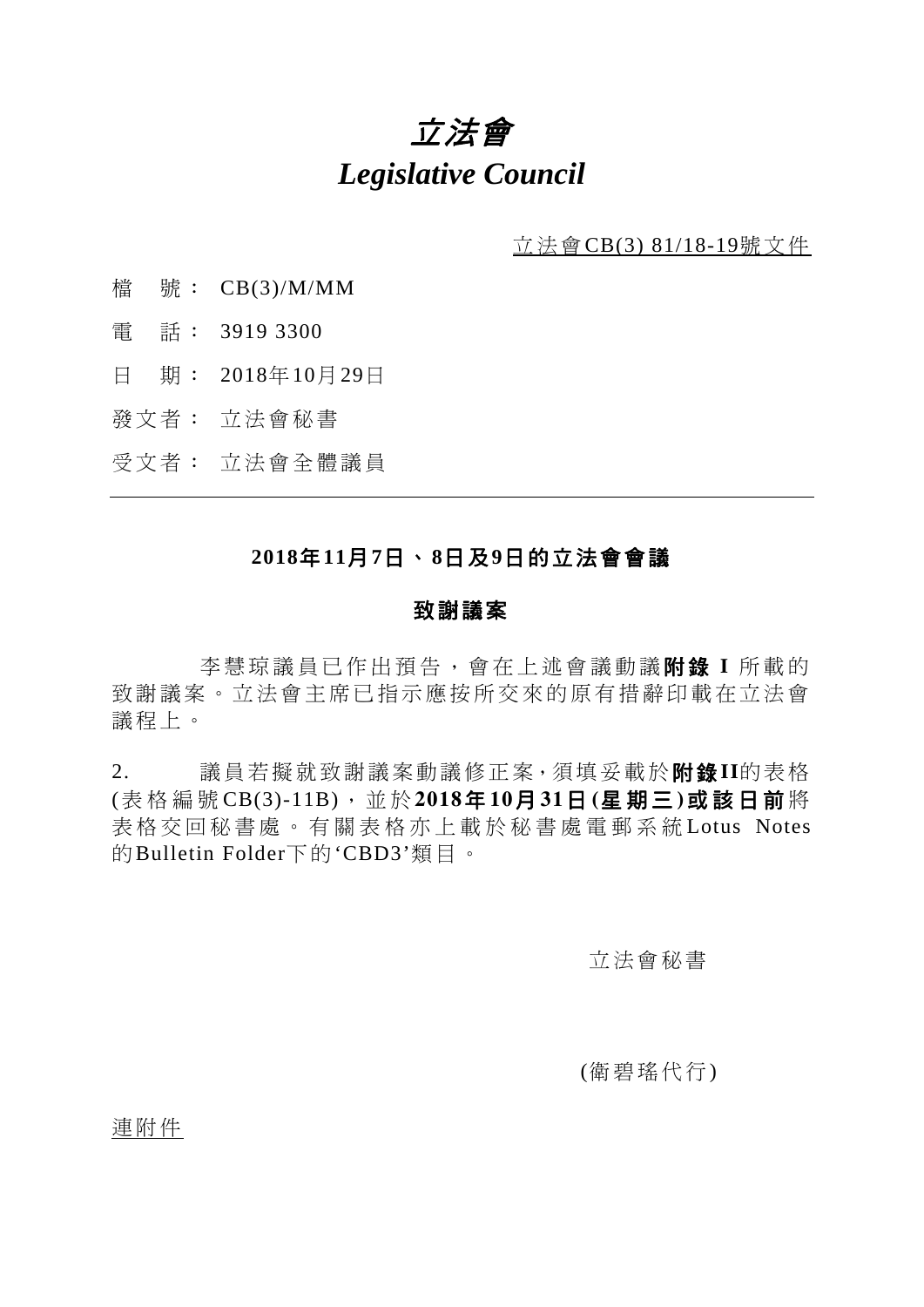# **2018**年**11**月**7**日、**8**日及**9**日的立法會會議 李慧琼議員動議的致謝議案

## 議案措辭

本會感謝行政長官發表施政報告。

(Translation)

**Motion of Thanks to be moved by Hon Starry LEE at the Council meeting on 7, 8 and 9 November 2018**

### **Wording of the Motion**

That this Council thanks the Chief Executive for her address.